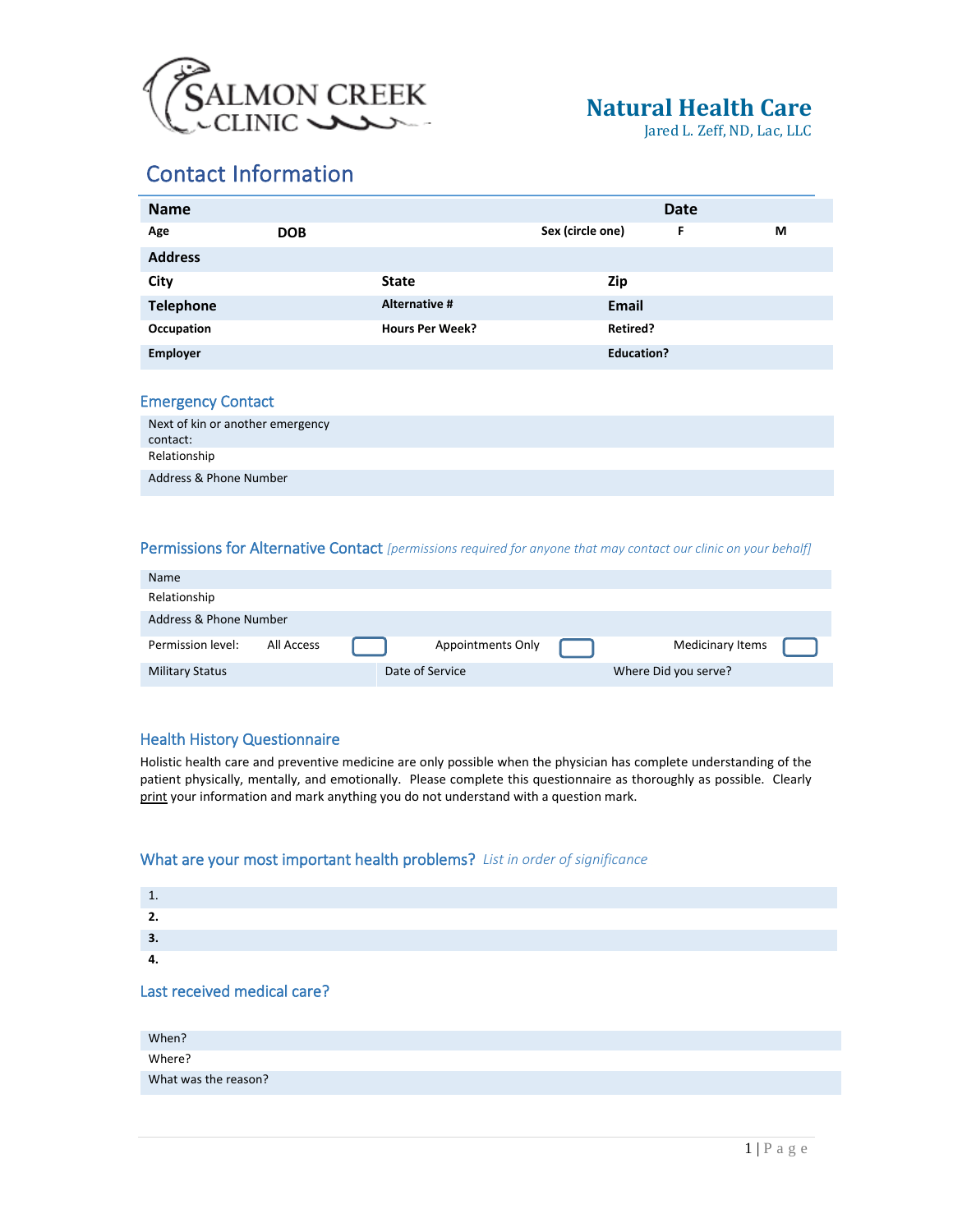

Jared L. Zeff, ND, Lac, LLC

#### Family History

| <b>Check all Applicable</b>          | Father | Mother | <b>Brothers</b> | Sisters | Spouse | Child |
|--------------------------------------|--------|--------|-----------------|---------|--------|-------|
| Age (if living)                      |        |        |                 |         |        |       |
| Health $-G: Good$ F: Fair<br>P: Poor |        |        |                 |         |        |       |
| Cancer                               |        |        |                 |         |        |       |
| <b>Diabetes</b>                      |        |        |                 |         |        |       |
| <b>Heart Disease</b>                 |        |        |                 |         |        |       |
| <b>High Blood Pressure</b>           |        |        |                 |         |        |       |
| <b>Stroke</b>                        |        |        |                 |         |        |       |
| <b>Epilepsy</b>                      |        |        |                 |         |        |       |
| <b>Mental Illness</b>                |        |        |                 |         |        |       |
| Asthma, Hay fever,<br><b>Hives</b>   |        |        |                 |         |        |       |
| Anemia                               |        |        |                 |         |        |       |
| <b>Kidney Disease</b>                |        |        |                 |         |        |       |
| Glaucoma                             |        |        |                 |         |        |       |
| <b>Tuberculosis</b>                  |        |        |                 |         |        |       |
| Age (at death)                       |        |        |                 |         |        |       |
| Cause of death                       |        |        |                 |         |        |       |

*For the following sections, please check Yes or No!*

#### Childhood Illness

|            | <b>Scarlet Fever</b> | <b>Meningitis</b> | <b>Rheumatic Fever</b> | <b>Mumps</b> | <b>Measles</b> |
|------------|----------------------|-------------------|------------------------|--------------|----------------|
| <b>YES</b> |                      |                   |                        |              |                |
| <b>NO</b>  |                      |                   |                        |              |                |
| Other?     |                      |                   |                        |              |                |

#### Immunizations

|       | <b>Diphtheria</b> | <b>MMR</b> | Polio | <b>Pertussis</b> | <b>Tetanus Shot (non-antitoxin)</b> |
|-------|-------------------|------------|-------|------------------|-------------------------------------|
| Yes   |                   |            |       |                  |                                     |
| No    |                   |            |       |                  |                                     |
| Other |                   |            |       |                  |                                     |

#### Current Medications

| Do you take<br>or use? | <b>Antacids</b>                                                                                     | Appetite<br><b>Suppressants</b> | Cortisone | Laxative | Pain<br><b>Relievers</b> | <b>Sleeping</b><br><b>Pills</b> | <b>Thyroid</b> | <b>Tranquilizers</b> |
|------------------------|-----------------------------------------------------------------------------------------------------|---------------------------------|-----------|----------|--------------------------|---------------------------------|----------------|----------------------|
| Yes                    |                                                                                                     |                                 |           |          |                          |                                 |                |                      |
| No                     |                                                                                                     |                                 |           |          |                          |                                 |                |                      |
|                        | <b>Other</b> (List all that you are currently taking. Use separate sheet of paper if needing room): |                                 |           |          |                          |                                 |                |                      |
|                        |                                                                                                     |                                 |           |          |                          |                                 |                |                      |
|                        |                                                                                                     |                                 |           |          |                          |                                 |                |                      |
|                        |                                                                                                     |                                 |           |          |                          |                                 |                |                      |

#### Current Supplements *List all that you currently take*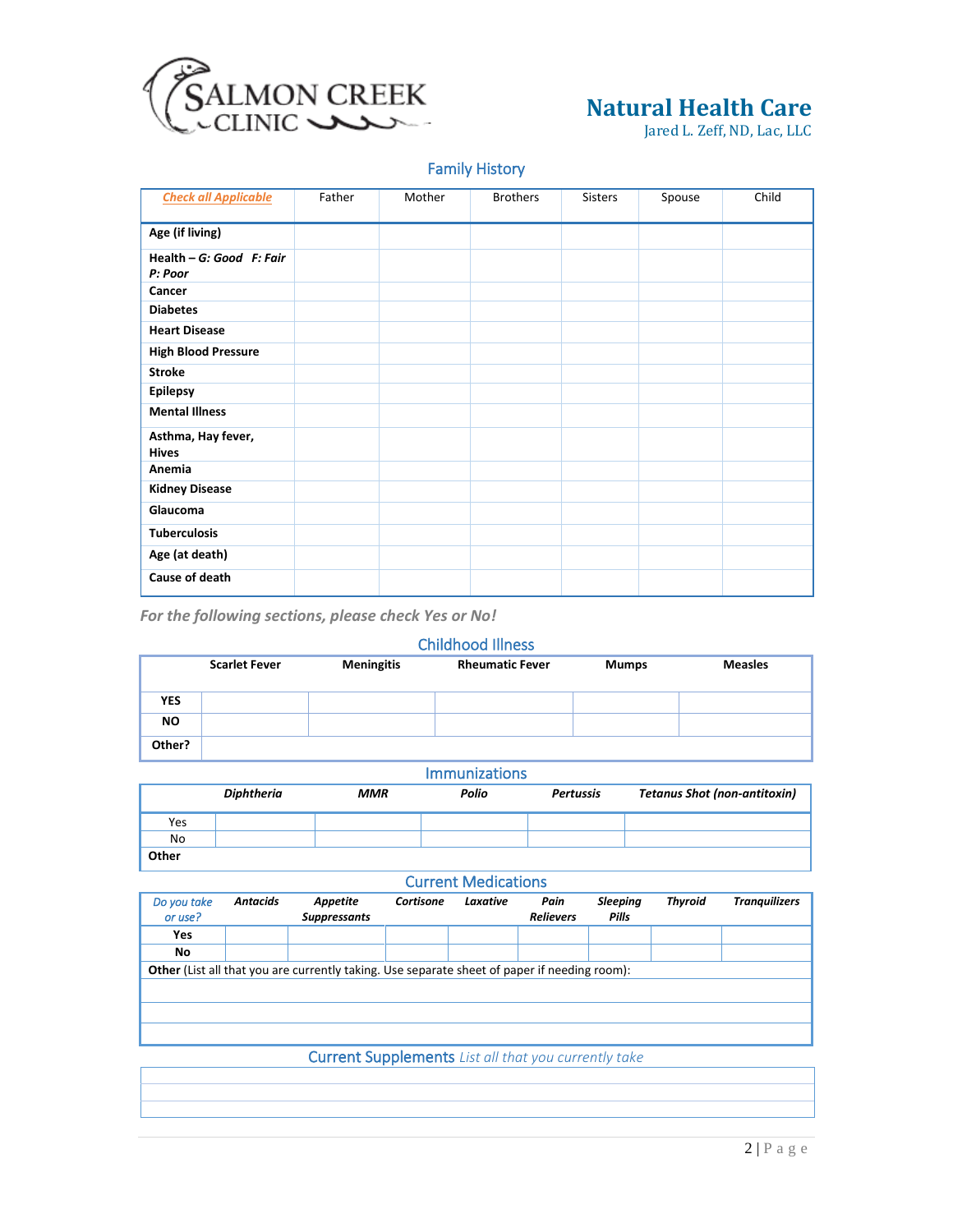

Jared L. Zeff, ND, Lac, LLC

#### Review of Symptoms

For the following, please circle.

 $Y = a$  condition you have now | N = never had | P = a condition you have had in the past

γ P N

#### General

| Weight           |      |  |
|------------------|------|--|
| Weight 1 yr. ago |      |  |
| Maximum Weight   |      |  |
|                  | When |  |
| Height           |      |  |

#### Energy

| ▵<br>τıε<br>-1 |
|----------------|
|----------------|

| ۰. |  |
|----|--|
|----|--|

| Rashes              | γ | p | N |
|---------------------|---|---|---|
| <b>Itching</b>      | ٧ | p | N |
| <b>Color Change</b> | ٧ | p | Ν |
| Lumps               | ٧ | p | N |
| <b>Night Sweats</b> |   |   |   |

Y P  ${\sf N}$ 

Y P N

 $\mathsf{P}$ Y

N

N

N N N N

 $\mathsf{N}$ 

Υ P N

#### Head

| Headaches   |  |
|-------------|--|
| Head Injury |  |

#### Eyes

| <b>Impaired Vision</b> | γ | р | N |
|------------------------|---|---|---|
| Corrective Device      | γ | P | N |
| Eye Pain               | γ | P | Ν |
| Tearing                | γ | р | Ν |
| <b>Dryness</b>         | γ | р | N |
| Double Vision          | γ | р | N |
| Glaucoma               | γ | р | Ν |
| Cataracts              | ٧ | р |   |
|                        |   |   |   |

#### Ears

| Impaired hearing      | ٧ |  |
|-----------------------|---|--|
| Ringing               | γ |  |
| Earaches              | γ |  |
| <b>Dizziness</b>      | γ |  |
| Nose and Mouth        |   |  |
| <b>Frequent Colds</b> |   |  |

| <b>Frequent Colds</b> |  |
|-----------------------|--|
| Sore Tongue           |  |

| <b>Gum Problems</b>   |  |
|-----------------------|--|
| Hoarseness            |  |
| <b>Teeth Problems</b> |  |
| <b>Sinus Problems</b> |  |
| Neck                  |  |
| Lumps                 |  |
| Swollen Glands        |  |
| Goiter                |  |
| Pain or Stiffness     |  |
| Respiratory           |  |
| Cough                 |  |
| Sputum                |  |
| Spitting up Blood     |  |
| Wheezing              |  |
| Asthma                |  |
| <b>Bronchitis</b>     |  |

| Sputum                     | Υ | P | Ν |
|----------------------------|---|---|---|
| Spitting up Blood          | Υ | P | Ν |
| Wheezing                   | Υ | P | Ν |
| Asthma                     | γ | р | Ν |
| <b>Bronchitis</b>          | Υ | P | Ν |
| Pneumonia                  | Υ | P | Ν |
| Pleurisy                   | Υ | P | Ν |
| Emphysema                  | Υ | P | Ν |
| Difficulty Breathing       | Υ | P | Ν |
| Pain when Breathing        | Υ | P | Ν |
| <b>Shortness of Breath</b> | Υ | P | Ν |
| At night                   | ٧ | p | N |
| Lying down                 | γ | P | Ν |
| Tuberculosis               | Υ | P | Ν |

#### Cardiovascular

| Heart Disease       | р | Ν |
|---------------------|---|---|
| Angina              | р | Ν |
| High Blood Pressure | p | Ν |
| Murmurs             |   | Ν |
| Rheumatic Fever     | р | Ν |
| Chest Pain          |   | Ν |
| Swelling in ankles  |   | Ν |
|                     |   |   |

| Υ | Ρ | Ν |
|---|---|---|
| γ | P | Ν |
| Υ | Ρ | Ν |
|   |   |   |
| Υ | Ρ | Ν |
| Υ | P | Ν |
| γ | р | Ν |
| v | n | м |

#### Y P N P N Y

| P | Ν |
|---|---|
| Ρ | Ν |
| Ρ | Ν |
| P | Ν |
| Ρ | Ν |
| Ρ | Ν |
| Ρ | Ν |
| Ρ | Ν |
| Ρ | Ν |
| Ρ | N |
| Ρ | Ν |
| p | Ν |
| P | Ν |

| P | Ν |
|---|---|
| P | Ν |
| P | Ν |
| P | Ν |
| P | Ν |
| P | Ν |
| Ρ | Ν |
|   |   |

| Palpitations or Fluttering                                                      |        | γ | P      | Ν |
|---------------------------------------------------------------------------------|--------|---|--------|---|
|                                                                                 |        |   |        |   |
| Gastrointestinal                                                                |        |   |        |   |
| <b>Trouble Swallowing</b>                                                       | Υ      |   | P      | Ν |
| Heartburn                                                                       | Υ      |   | P      | Ν |
| Change in Thirst                                                                | Υ      |   | P      | Ν |
| Change in Appetite                                                              | Υ      |   | P      | Ν |
| Nausea                                                                          |        |   | P      | N |
| Vomiting                                                                        | Υ<br>Υ |   | P<br>P | Ν |
| <b>Vomiting Blood</b>                                                           |        |   |        | Ν |
| <b>Bowel Movements</b>                                                          |        | Υ | p      | Ν |
| How Often                                                                       |        |   |        |   |
| Is this a Change?                                                               |        |   |        |   |
| <b>Blood in Stool</b>                                                           | Υ      |   | P      | Ν |
| Belching or passing gas                                                         | Υ      |   | P      | N |
| Jaundice (yellow skin)<br>Liver Disease<br><b>Gall Bladder Disease</b><br>Ulcer |        | Υ | P      | Ν |
|                                                                                 |        | Υ | P      | Ν |
|                                                                                 |        | Υ | P      | Ν |
|                                                                                 |        | γ | p      | N |
| Hemorrhoids                                                                     | Υ      |   | P      | Ν |
|                                                                                 |        |   |        |   |

#### **Urinary**

Pain on Urination Increased Frequency *At Night* Inability to hold urine Frequent Infections Kidney Stones

| Υ | P | Ν |
|---|---|---|
| Υ | P | Ν |
| Υ | P | Ν |
| Υ | P | Ν |
| Υ | P | Ν |
|   | P | Ν |

#### Female Reproduction

Age Menses Began Average Number of days Length of Cycle Bleeding Between Periods Are Cycles Regular? Pain during intercourse

| γ | P | Ν |
|---|---|---|
|   | Ρ | Ν |
|   | р | Ν |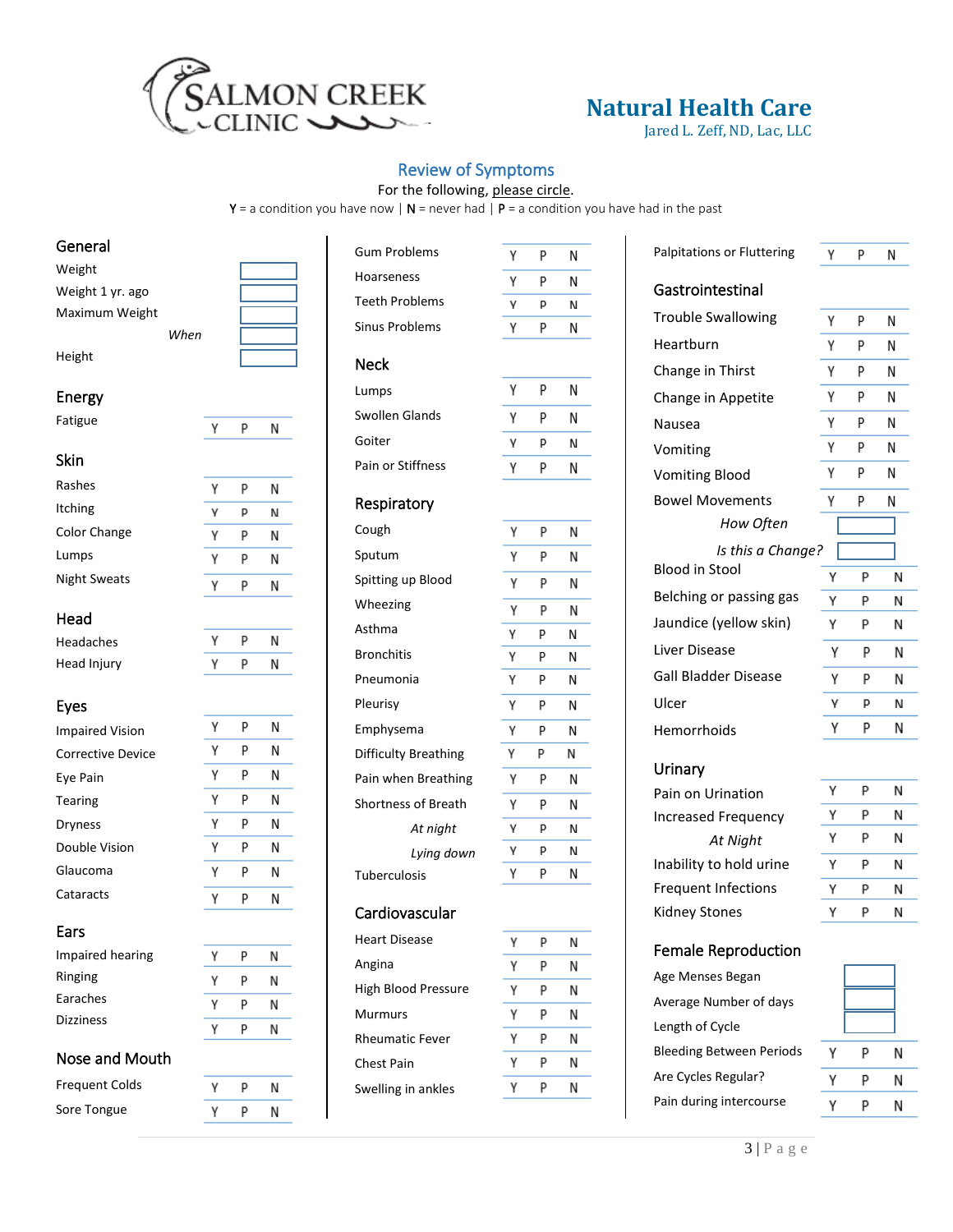

| <b>Painful Menses</b>        |   |   | N |
|------------------------------|---|---|---|
| Vaginal problems             |   | γ | N |
| <b>Excessive Flow</b>        |   | γ | N |
| <b>Birth Control</b>         |   | γ | И |
| What Type?                   |   |   |   |
| <b>Number of Pregnancies</b> |   |   |   |
| Number of Live Births        |   |   |   |
| Number of Miscarriages       |   |   |   |
| Number of Abortions          |   |   |   |
| Difficulty Conceiving        | γ | P | Ν |
| <b>Menopausal Symptoms</b>   | γ | P | Ν |
| Are you sexually             |   |   |   |
| active?                      | Υ | р | Ν |
| <b>Sexual Difficulties</b>   | γ | р | Ν |
| <b>Venereal Disease</b>      | Υ | P | Ν |

Heterosexual Bisexual Homosexual

#### Breasts

| Do You Self-Exam     |   | N |
|----------------------|---|---|
| Lumps                | ٧ | N |
| Pain (or tenderness) | v | Ν |
| Nipple discharge     |   | Ν |

#### Male Reproductive

| <b>Hernias</b>              | γ | P | Ν |
|-----------------------------|---|---|---|
| Testicular Masses           | Υ | P | Ν |
| Testicular Pain             | γ | P | Ν |
| Penis problems              | γ | P | Ν |
| Are you sexually<br>active? | γ | р | Ν |
| Sexual Difficulties         | γ | P | Ν |
| Prostate Disease            | γ | P | Ν |
| Venereal Disease            | γ | P | Ν |
| Discharge or Sores          |   |   |   |

*Please check one of the following options:* Heterosexual Bisexual Homosexual

#### Musculoskeletal

| Joint Pain or Stiffness |   |   | N |
|-------------------------|---|---|---|
| Arthritis               |   | p | N |
| <b>Broken Bones</b>     | v | р | N |
| Muscle Spasms           | v | р | N |
| Weakness                |   |   | N |
|                         |   |   |   |

#### Peripheral Vascular

| Deep Leg Pain       |   | N |  |
|---------------------|---|---|--|
| Cold Hands and Feet | p | N |  |
| Varicose Veins      |   | N |  |
| Thrombophlebitis    |   | Ν |  |
|                     |   |   |  |

#### Neurologic

| Fainting                    | γ | Р | N |
|-----------------------------|---|---|---|
| Seizures                    | Y | р | N |
| Paralysis                   | γ | р | N |
| Muscle Weakness             | ٧ | P | N |
| <b>Numbness or Tingling</b> |   | р | N |
| Loss of Memory              |   |   |   |

## Emotional

| Depression         |   |  |
|--------------------|---|--|
| <b>Mood Swings</b> | v |  |
| Anxiety            | v |  |
| Tension            |   |  |

#### Endocrine

Hypothyroid Heat or Cold Intolerance Excessive Thirst Excessive Hunger

#### Blood

Anemia Easy Bleeding or Bruising

| Υ | P | Ν |
|---|---|---|
| ٧ | P | Ν |
|   |   |   |
|   |   |   |
| Υ | P | Ν |
| v | P | Ν |
|   |   |   |

# Ν N

| Y | P | N |
|---|---|---|
| v | P | N |
|   |   |   |
|   |   |   |

p

N

| Υ | P | N |
|---|---|---|
| Υ | P | N |
| ٧ | Ρ | Ν |

Y

| v | P | V |
|---|---|---|
| ٧ | P | V |
|   |   |   |

## **Natural Health Care**

Jared L. Zeff, ND, Lac, LLC

### Habits

| Do You Exercise?                    | γ | N      |
|-------------------------------------|---|--------|
| What Forms?                         |   |        |
|                                     |   |        |
| How often do You Exercise?          |   |        |
| Do you eat three meals daily?       | Υ | Ν      |
| Awaken rested                       | γ | Ν      |
| Sleep well                          | γ | Ν      |
| Average 6-8 hours' sleep            | Υ | N      |
| Enjoy your work                     | Υ | Ν      |
| Spend time outside                  | Υ | Ν      |
| Watch television                    | γ | Ν      |
| How many hours a day                |   |        |
| Read                                | Υ | N      |
| How many hours a day                |   |        |
| Take vacations                      | Y | N      |
|                                     | Υ | N      |
| Been treated for<br>drug dependence |   |        |
| Use recreational drugs              | Υ |        |
| Use alcoholic beverages             | Υ | Ν<br>N |
| Been treated for alcoholism         | Υ | N      |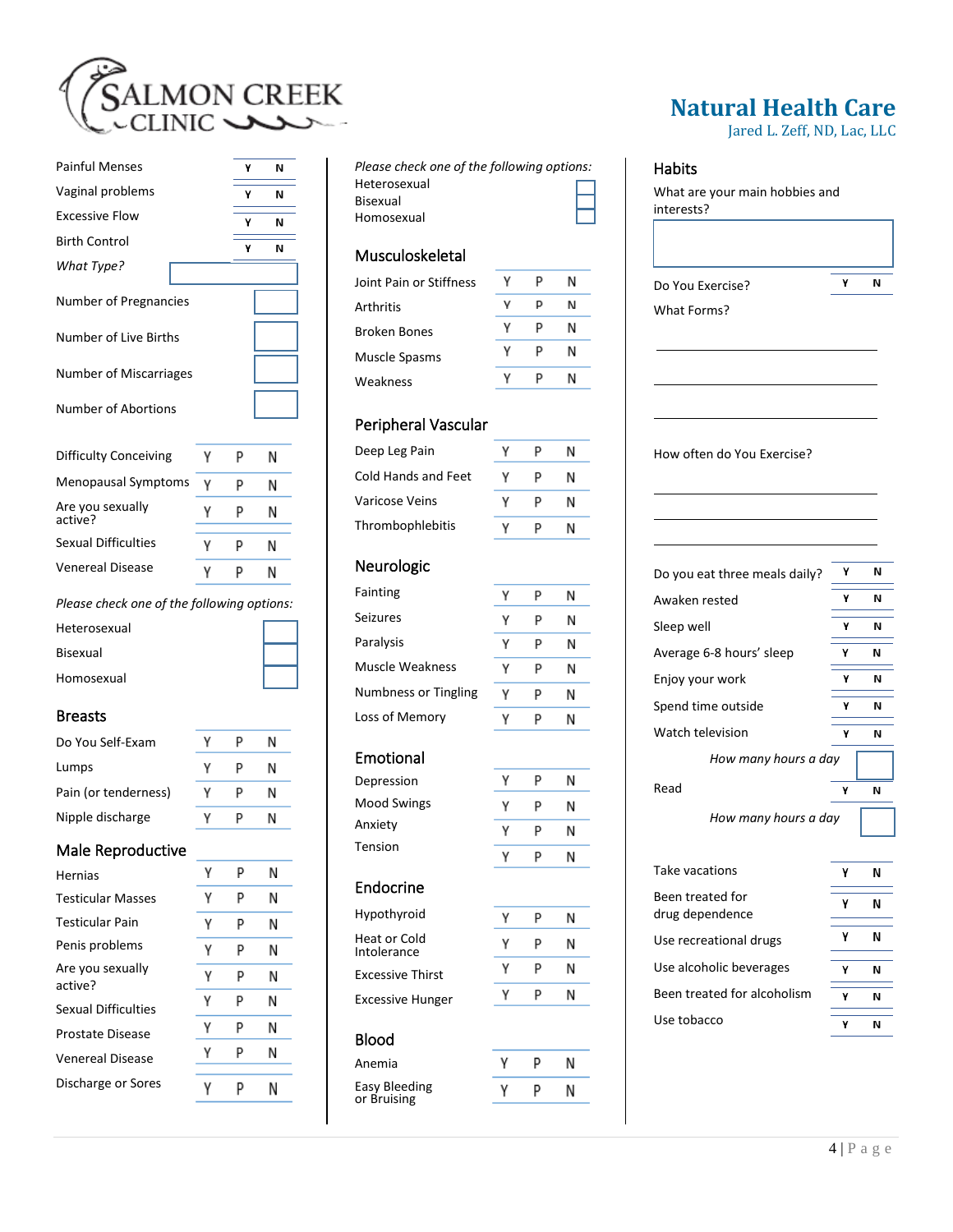

Jared L. Zeff, ND, Lac, LLC

|                                  |           | With whom do you live? (Check the best option) |                                                                                                                                                                                                                                                                                                                                          |        |       |                         |
|----------------------------------|-----------|------------------------------------------------|------------------------------------------------------------------------------------------------------------------------------------------------------------------------------------------------------------------------------------------------------------------------------------------------------------------------------------------|--------|-------|-------------------------|
| Spouse                           | Partner   | <b>Relatives</b>                               | Friends/Roommate                                                                                                                                                                                                                                                                                                                         |        | Alone | Parents                 |
| <b>Relationship Status</b>       |           |                                                |                                                                                                                                                                                                                                                                                                                                          |        |       |                         |
| Married                          | Separated | Divorced                                       | Widowed                                                                                                                                                                                                                                                                                                                                  | Single |       | Significant Partnership |
| <b>Permissions for Research:</b> |           |                                                |                                                                                                                                                                                                                                                                                                                                          |        |       |                         |
|                                  |           |                                                | The naturopathic community is interested in furthering the goal of naturopathic medicine through scientific<br>investigations and research. Would you consent to our use of your medical records by qualified investigators<br>under protocols approved by an appropriate Institutional Review Board? Your anonymity will be guaranteed. |        |       |                         |
| (Please Circle)                  |           | N                                              |                                                                                                                                                                                                                                                                                                                                          |        |       |                         |
| Signature                        |           |                                                |                                                                                                                                                                                                                                                                                                                                          | Date   |       |                         |
|                                  |           | Patient Responsibility Statement -             |                                                                                                                                                                                                                                                                                                                                          |        |       |                         |
|                                  |           |                                                | By reading and initialing below, you understand and agree to the following.                                                                                                                                                                                                                                                              |        |       |                         |

Scheduling  $\sim$  it is best that appointments are scheduled in advance. The Salmon Creek Clinic is unable to guarantee that an appointment time will be available on short notice. We value your time and strive to keep appointments at their set time. We encourage our patients to be responsible for their own health care, which includes scheduling. We aspire to ensure that your scheduled visit is dedicated to you. If you are more than 15 minutes late for your appointment, you may be asked to reschedule and will be held responsible for the full cost of a missed appointment, or your appointment may still be held but charged

at the full rate of scheduled time and using only the duration of time remaining. **It is the individual's responsibility to follow up and/or schedule an appointment if warranted.** 

Cancellation and missed appointment charges:

*A valid credit card or debit card will be required at time of initial appointment scheduling; to guarantee appointment time is held. Card will not be charged unless we receive notice of cancelation or rescheduling less than 24 business hours prior to your appointment time, or you do not show up for your appointment.*  New Patients – Due to the significant time reserved in the doctor's schedule for new appointments, a 24 hour business day cancellation is required for all new patient appointments. All new patient appointments that are canceled without a 24-hour notice will be subject to being billed the full cost of the appointment time held (\$425.00).

Established Patients – appointments with less than 24-hour business day notice will be charged the full cost of the appointment time reserved.

 $\circ$  Medicinary and Supplements  $\sim$  Medicinary refills can be ordered by either calling the clinic directly at (360) 823-8121 or by emailing the office staff at salmoncreekclini@aol.com with specific refill needs; this includes size, item, and urgency. Refills requested will take a minimum of 24-48 hours from the time of request, dependent on stock available. All medicinary items are required to be paid in full at the time of request and will only be held for a maximum of two weeks from time of request. Failure to obtain requested items will result in re-stocking at patient's expense.

#### Initials\_\_\_\_\_\_\_\_\_

 $\circ$  Phone call policy  $\sim$  The Salmon Creek Clinic physicians encourage patients to call if you have questions after your office visit. It is understood by the Salmon Creek Clinic's physicians and staff that clarifying issues and answering basic questions could assist with the success in your health care. However, phone calls or questions that require a longer time frame (more than 5 minutes), may be billed as a phone consultation. All the Salmon Creek Clinic's patients are encouraged to make follow-up office visits; we recommend utilizing this time for multiple questions and for more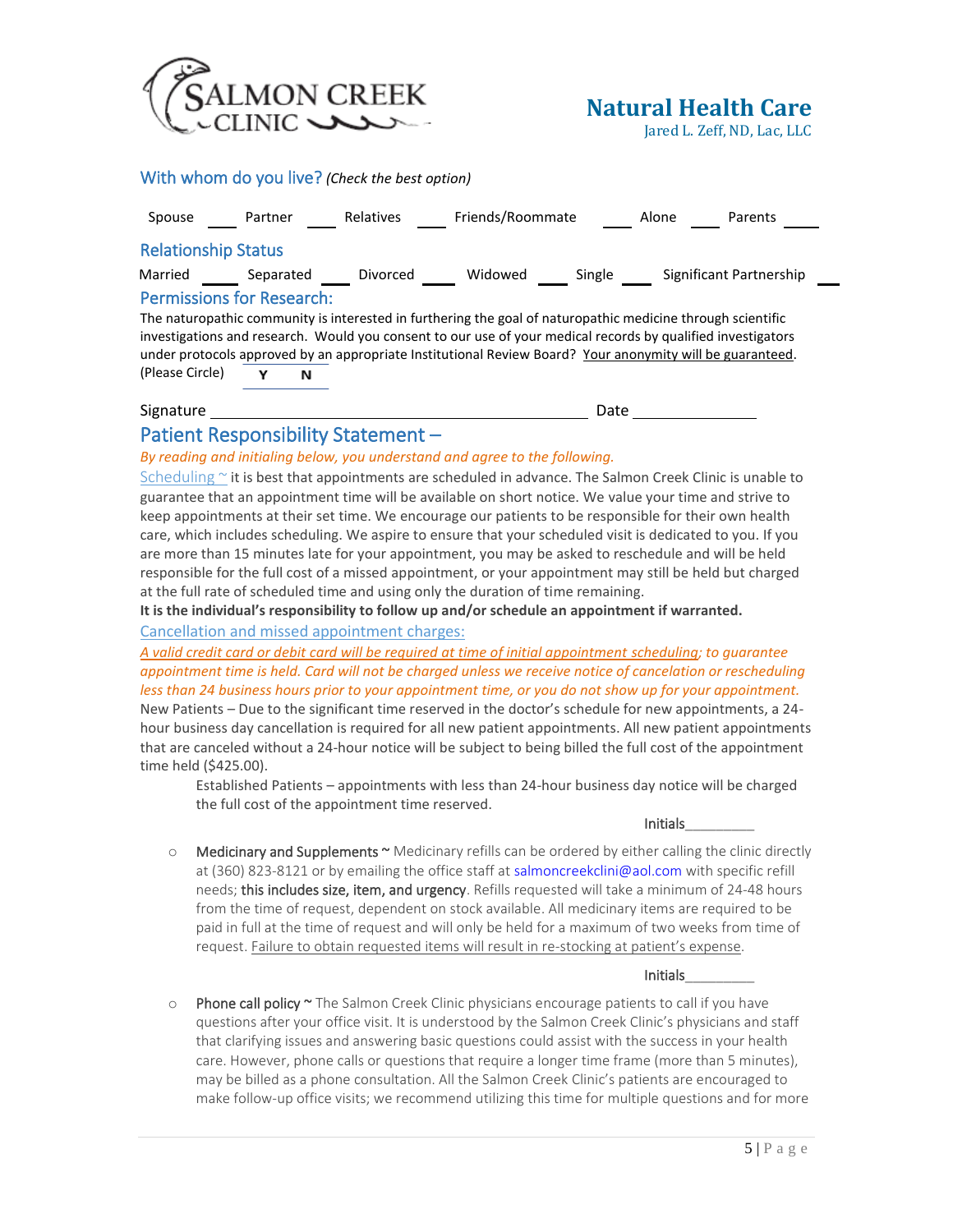

Jared L. Zeff, ND, Lac, LLC

detailed clarification of information. We encourage our patients to contact the Salmon Creek Clinic directly, during regular business hours. Our clinic hours are Tuesday through Friday from 9:00am to 5:00pm. Please reserve evening and after hours contact numbers for severe or emergent situations only. In the case of emergency, if you unable to reach one of our physicians immediately, please call 911.

#### Initials\_\_\_\_\_\_\_\_\_

Initials\_\_\_\_\_\_\_\_\_

- o Email Policy ~ Physicians and staff of Salmon Creek Clinic are happy to reply to questions and concerns through email correspondence. If the email correspondence becomes lengthy or excessive, the Salmon Creek Clinic physicians and staff reserve the right to request follow-up, either with an office visit or through a Telehealth consultation. Appropriate charges will apply. \*Logistical emails (regarding payment, etc.) can be directed to salmoncreekclini@aol.com. Initials\_\_\_\_\_\_\_\_\_
- o Payment ~ for your convenience we accept Cash, Check, Visa, MasterCard, Discover and American Express. Unless previously approved, payment is due in full at time of service.

#### Informed Consent -

Any health care is not without its risks or is guaranteed to be successful. Naturopathic care is generally safer than other systems of medicine, but there are potential risks in what we do as well. By reading and initialing below, you acknowledge your awareness and understanding of such risks.

- 1. The Salmon Creek Clinic, the physicians practicing within, and clinical staff do not recommend that you discontinue any other treatment or care provided by any other health care professional. **Initials**\_\_\_\_\_\_\_\_\_
- 2. There is no expressed or implied guarantee of any specific outcome with your treatment provided by the physicians of the Salmon Creek Clinic or staff. The care provided may or may not be a treatment for a specific disease, and may be preventive in nature, designed to improve your overall health and well-being.
- 3. The Salmon Creek Clinic physicians and staff will always strive to provide full disclosure of all information relevant to a person's care, and to answer all questions a patient may have, to the patient's satisfaction. The better one understands, the more fully one can participate in one's own healing. We encourage all questions regarding any aspect of care. Please feel free to ask about any aspect of care, future care, expected outcome, and what to do if any difficulties or possible negative outcomes should arise.
	- **Initials**\_\_\_\_\_\_\_\_\_

**Initials**\_\_\_\_\_\_\_\_\_

- 4. Acupuncture treatments may result in a bruise at the site of the needle insertion. Any needle insertion carries a small risk of infection, though we use only single-use, sterile needles to minimize any risk.
	- **Initials**\_\_\_\_\_\_\_\_\_
- 5. Natural healing may occasionally generate a "healing reaction." All new patients receive a paper, which discusses this, *Nature's Cure and the Process of Healing.* Generally, this will be a flu-like state with fever for a few days, but may be different from that, and may require expert attention and guidance to the next stage of healing.

**Initials**\_\_\_\_\_\_\_\_\_

#### Consent for Use or Disclosure of Health Information

#### Our Privacy Pledge

While the law requires us to give you this disclosure, please understand that we have, and always will, respect the privacy of your health information. Along with this consent form, a copy of the privacy notice that describes our privacy policies in detail will be available for your perusal at our clinic and can also be found on our website. You have the right to review that notice before you sign this consent form. We reserve the right to change our privacy practices as described in that notice. we will make the changes available to you as soon as the changes are made.

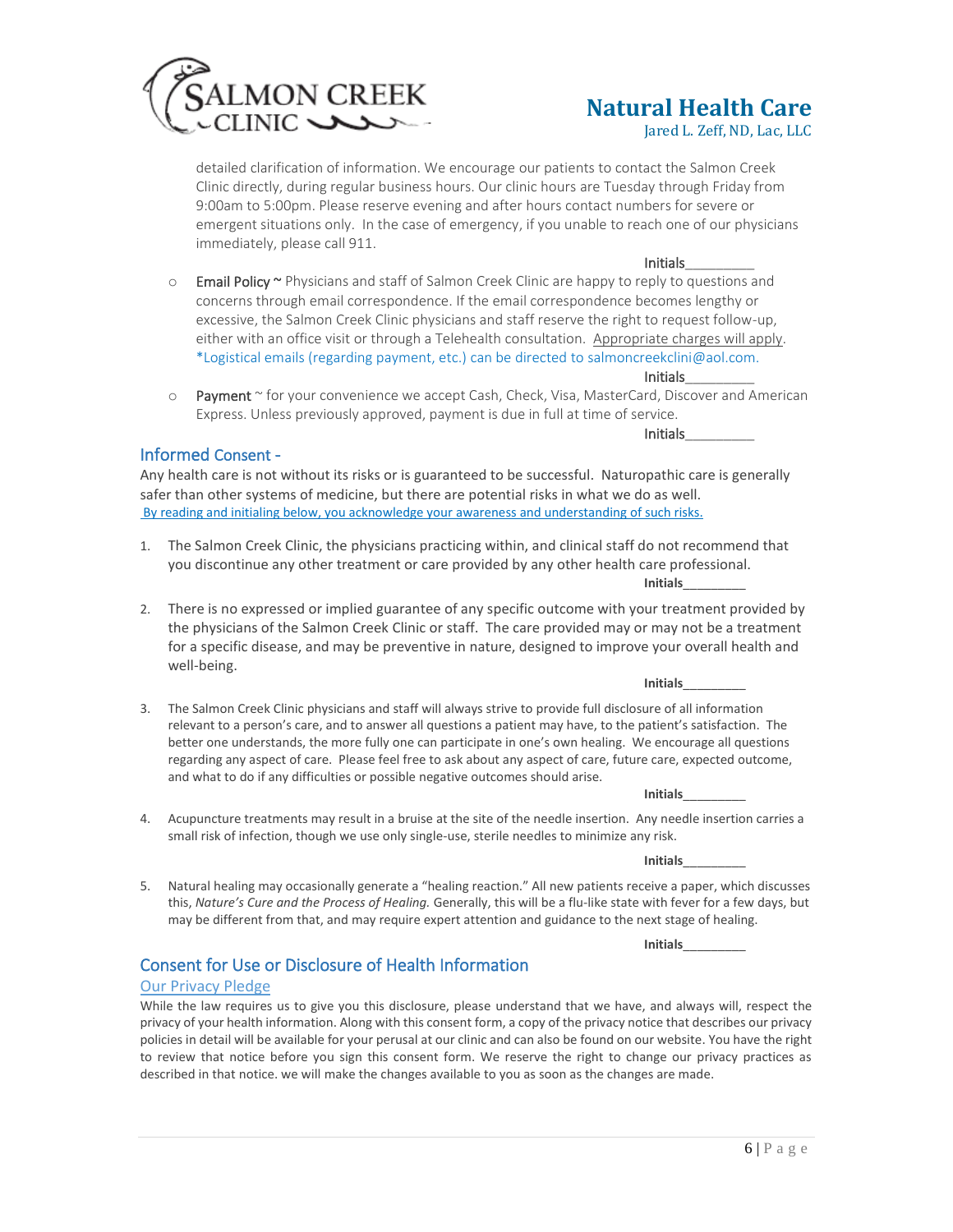#### Right to limit uses or disclosures

You have the right to request that we do not disclose your health information to specific individuals, companies, or organizations. If you would like to place any restrictions on the use or disclosure of your health information, please let us know in writing.

*We would like to share with you how we might be asked to use or disclose your health care information:*

- 1. It may be that personnel of the Salmon Creek Clinic have to disclose your health information, including all your clinical records, to another health care provider or a hospital if it is necessary to refer you to them for diagnosis, assessment, or treatment of your health condition. Unless we have received a patient authorized request from another practitioner.
- 2. Our billing staff may have to disclose your examination and treatment records and your billing records to an insurance carrier or official government agency, if requested.
- 3. Personnel of the Salmon Creek Clinic may need to use your name, address, phone number, and your clinical records to contact you to provide appointment reminders, information about treatment alternatives, or other health related information that may be of interest to you. If you are not at home to receive an appointment reminder, a message will be left on your answering machine.

You may revoke any of these authorizations at any time; however, your revocation must be in writing. We will not be able to honor your revocation request if we have already released your health information before we receive your request to revoke your authorization. If you were required to give your authorization as a condition of obtaining insurance, the insurance company may have a right to your health information if they decide to contest any of your claims.

#### Digital Communications

Salmon Creek Clinic offers the choice to communicate electronically via email, text, and for Telehealth consultations. What is Telehealth?

Telehealth is the practice of health care delivery, diagnosis, consultation, treatment, transfer of medical data, and education using information and communication technologies.

Telehealth uses health information for diagnosis, therapy, follow-up and/or education, and may include any of the following:

- O Patient medical records
- O Medical images
- $O$  Live two-way audio and video

Right to revoke your authorization

 $O$  Output data from medical devices and sound and video files

During the Telehealth health service, details of your medical history, examinations, x-rays, and tests may be discussed using interactive video, audio and/or telecommunications technology.

All existing laws regarding privacy and security of your health information and copies of your medical records apply to this Telehealth health service and the audio and video information transmitted.

The Salmon Creek Clinic will do our best to protect the confidentiality of the patient identification and imaging data.

**Initials**

Before sending any electronic form of communication to the Salmon Creek Clinic, please read and understand the following information regarding the risks and conditions of the use of electronic communication.

#### Risks associated with electronic forms of communication

Transmitting patient information electronically has several risks that should be considered. These risks include, and are not limited to, the following:

- The circulation of electronic communications being forwarded and stored in numerous paper and electronic files.
- The immediate broadcasting of electronic communication worldwide, which can be received by many intended, and potentially unintended, recipients.
- Sending an electronic communication can easily be misaddressed and sent to a non-affiliated recipient.
- Electronic communication is easier to be falsified/impersonated than handwritten or signed documents.
- Backup copies of electronic communication may exist even after sender or recipient has deleted their copy.
- Employers and on-line services have a right to archive and inspect Electronic Communication transmitted through their systems.
- Electronic communication can be intercepted, altered, forwarded, or used without authorization or detection.

## **Natural Health Care**

Jared L. Zeff, ND, Lac, LLC

MON CREEK

**Initials**\_\_\_\_\_\_\_\_\_

**Initials**\_\_\_\_\_\_\_\_\_

**Initials**\_\_\_\_\_\_\_\_\_

**Initials**\_\_\_\_\_\_\_\_\_